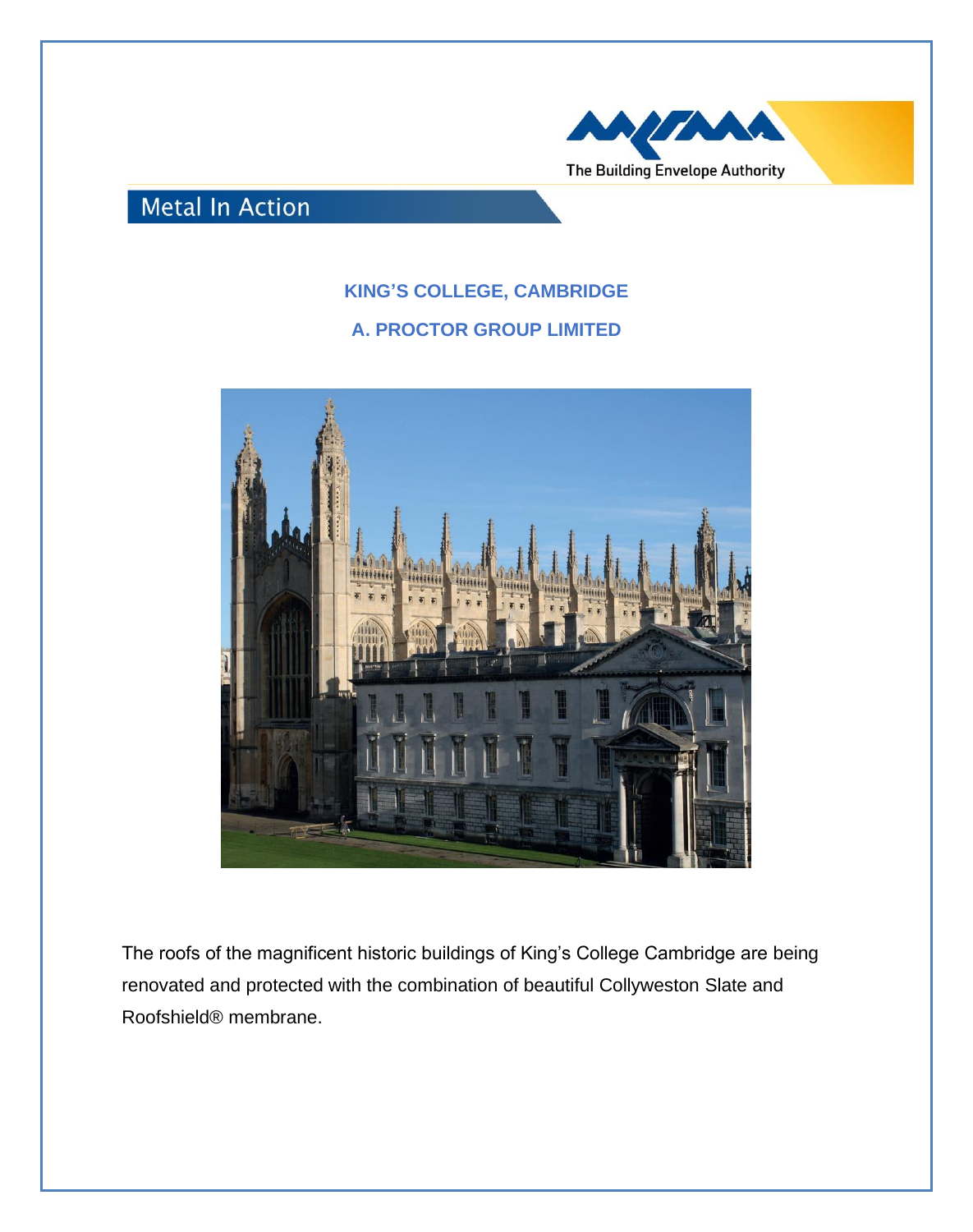Roofshield has long been recognised as one of the highest performing roofing membrane solutions, providing a pitched roof underlay which is both air and vapour permeable.

The re-roofing of Bodley's Court situated alongside the river Cam is led by award winning architectural practice Donald Insall Associates, specialists in the care, repair and adaptation of historic buildings. The buildings, which date back over 100 years needed re-slating.

For more than 600 years Collyweston slate has been protecting buildings in the region. After half a century one of the country's oldest slate mines on the outskirts of the Northamptonshire village of Collyweston has been re-opened by Collyweston roofing specialist Claude N. Smith and its distinctive limestone slate tiles are now adorning the impressive buildings at King's.

Donald Insall Associates specified Roofshield, the renowned pitched roof underlay, for the roof refurbishment. The roof structures of historic buildings can be complex in nature and demand careful consideration of moisture management, and condensation control. Many vapour and air permeable underlays use an airtight VP film layer to achieve their performance, whilst Roofshield's patented SMS (Spunbond Meltblown Spunbond) structure allows high levels of airflow, in addition to the transport of moisture vapour, making the formation of condensation in the roof space virtually impossible. It has an extremely high degree of vapour permeability, as well as air permeability, so will still perform in conditions in which airtight alternatives will not.

The high performance of Roofshield, backed by two BBA Certificates, has been successfully used in preserving and protecting the fabric of a wide range of historic and listed buildings for more than 21 years.